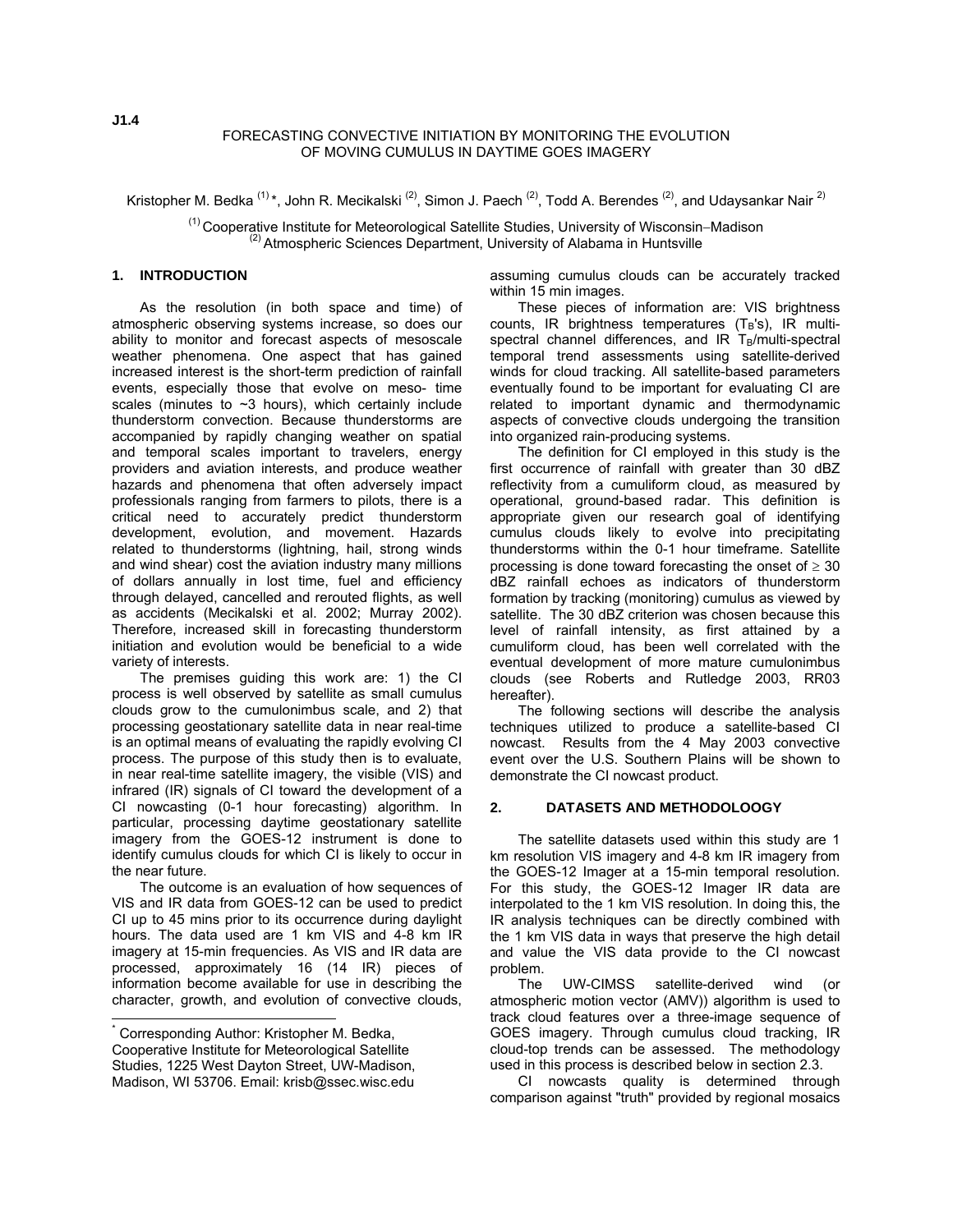of Weather Surveillance Radar-1988 Doppler (WSR-88D) data. Visual comparisons between composite reflectivity data and the CI nowcast product are performed to qualitatively identify the locations of "correct" satellite-based CI nowcast pixels (i.e. pixels where reflectivity increased to greater than 30 dBZ 30- 45 mins after the nowcast was produced).

 Each CI-relevant field developed from VIS and IR data can be referred to as an "interest field", with the knowledge that each field will contribute some useful information toward forecasting CI. Certainly, not all CI interest fields provide the same level of information (value) to a CI nowcast, as will be explained below. The following discussion will explain each interest field and its contribution to the CI nowcast algorithm. The reader is also referred to Mecikalski and Bedka (2004) and Bedka and Mecikalski (2004) for a more detailed description.

# *2.1. Convective Cloud Classification*

 The formation of a satellite-based convective cloud mask is the first step in the development of a CI nowcast. IR-based CI interest fields are computed only where convective clouds are present, thereby excluding approximately 70-90% (on average) of a given satellite image from further processing. This step greatly reduces the time required to produce a CI nowcast, which allows for nowcasting in near real-time.

 The convective cloud mask is based upon a multispectral region growing (clustering) technique for classifying all scene types in a GOES image. GOES pixels are clustered based upon statistical similarity. The similarity threshold for each GOES channel is user specified and is adjusted automatically based upon standard deviation. The thresholds chosen for each satellite channel determine how many clusters (i.e. scene types) are created. Currently, we have chosen thresholds that produce 11 clusters. These clusters include "uncertain" (i.e. pixels that do not fall into any cluster), land, water, snow, stratus/fog, semi-transparent cirrus, and 5 categories of convectively induced clouds.

A database of labeled clusters is created from a set of VIS and IR training images over the area(s) of interest. The labeled cluster database forms the basis of the pixel classification technique. Pixels are assigned to a cluster based on the relationship between the pixel's multi-spectral properties and those of the clusters identified in the database.

 This classification system is produced at the 1 km GOES VIS resolution and currently identifies 5 types of convectively-induced clouds: 1) small, low-level cumulus, 2) mid-level cumulus, 3) mature cumulus clouds with depths extending through the entire troposphere, 4) thick anvil ice clouds, and 5) thin anvil and cirrus clouds. For CI nowcasting purposes, analysis is primarily focused on low- to mid-level cumulus pixels, as these clouds likely have not begun to precipitate.

### *2.2. Band-Differencing Techniques*

 IR multi-spectral band differencing techniques are used here to further identify cumulus in a pre-CI state. An analysis comparing IR band differences to WSR-88D radar base reflectivity was performed for several case events (not presented in this study; the dependent data set) to identify the band difference values present before immature cumulus clouds evolved into rain-producing convective storms. From this analysis, IR band difference relationships for cumulus in a pre-CI state were formed. These values are subsequently used as CI interest fields within the nowcast algorithm, and are tested on the case described in the Section 3.

 The 6.5-10.7 µm differencing technique is useful for determining the cloud-top height relative to the tropopause, or to very dry mid- and upper-tropospheric air. Positive values of the water vapor-IR window temperature difference have been shown to correspond with convective cloud tops that are at or above the tropopause (i.e. overshooting tops) in AVHRR and HIRS-2 (Ackerman 1996) and in METEOSAT-7 (Schmetz et al. 1997) data. For the assessment of pre-CI signatures, convective clouds with positive differences have likely already begun to precipitate, especially in tropical atmospheres that support warmtop convection. Therefore, clouds with moderately negative difference values (-35 to -10 C) represent a useful CI interest field and imply the presence of low to mid-level cloud tops (~85-50 kPa).

# *2.3. Evaluation of Cloud-Top Trends*

 RR03 found that monitoring the drop in satellitedetected 10.7  $\mu$ m T<sub>B</sub> from 0° to -20° C, in addition to cooling rates of -8° C over 15 mins (their "vigorous growth" criteria), are important precursors to storm initiation for the cases examined in their study. A cooling rate of -4° C per 15 mins corresponds to "weak growth" of cumulus clouds. It was inferred by RR03 that once clouds grow to a height where cloud tops radiate at subfreezing  $T_B$ 's, the ice nucleation process initiates and the development of precipitation occurs in cold-type continental clouds.

 An important relationship was observed between satellite and radar data during this critical period. Following the drop to 0° C on satellite, approximately 15 mins elapsed before a precipitation echo (> 5 dBZ) was detected on radar. As clouds continued to cool, an additional 15 mins elapsed before echoes greater than 30 dBZ were observed. Reflectivities greater than 35 dBZ are typical thresholds used to track the movement of thunderstorms by the NCAR Auto-Nowcaster (Mueller et al. 2003). Therefore RR03 conclude that, by monitoring via satellite both cloud-top cooling rates and the occurrence of subfreezing 10.7  $\mu$ m T<sub>B</sub>'s, the potential for up to 30 min advance notice of CI, over the use of radar alone, is possible.

 The algorithm presented in this study extends the work of RR03 by incorporating the ability to evaluate trends associated with moving cloud features. To calculate cloud-top  $T_B$  trends, RR03 performed a "per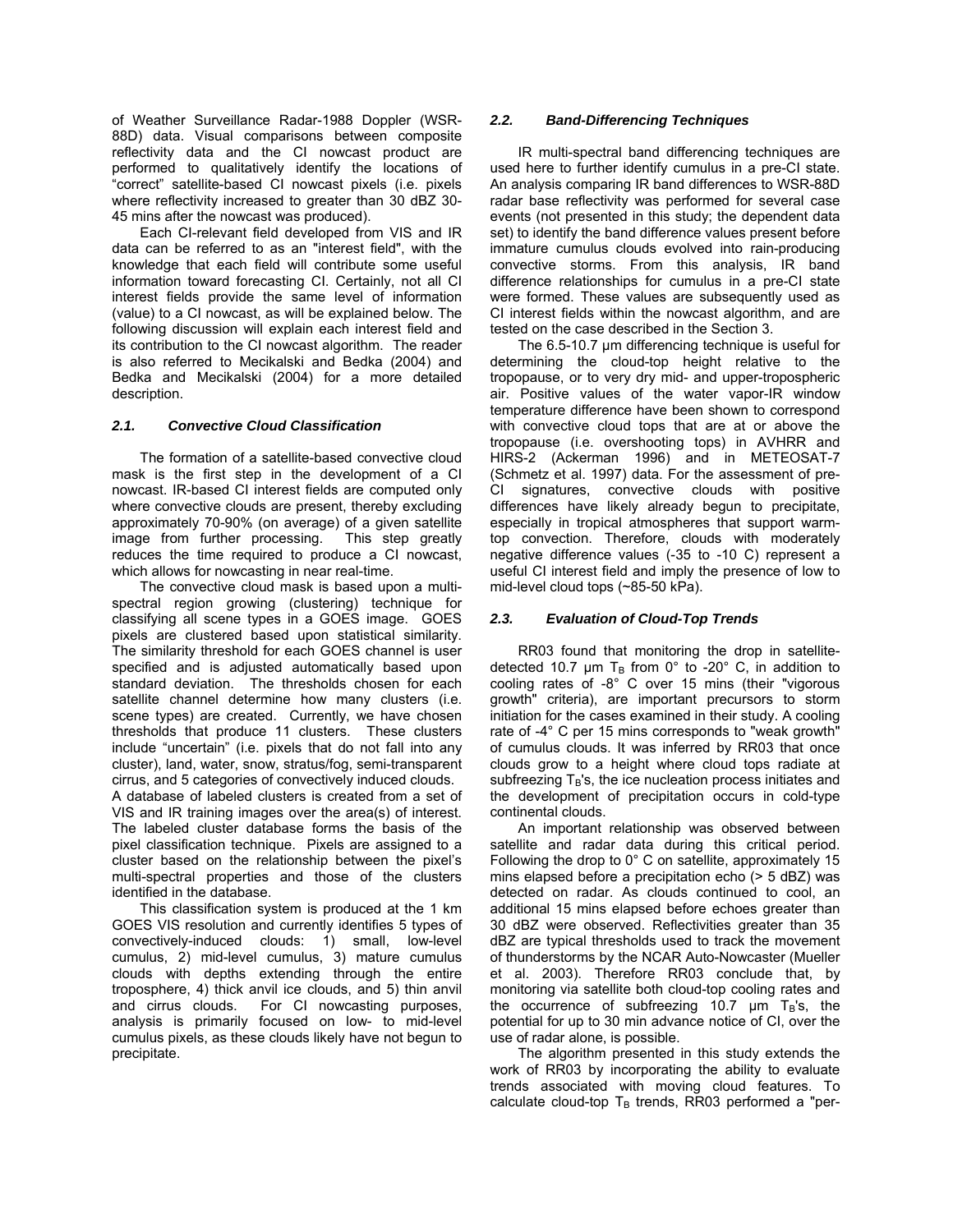pixel" differencing technique in which the cloud-top  $T_B$ from a given satellite pixel is subtracted from the  $T<sub>B</sub>$  at the same pixel in previous imagery. However, if a cloud feature is moving, the per-pixel technique will misrepresent true cloud trends by producing spurious  $T_B$ fall (rise) couplets in the new (previous) cloud location.

 In order to account for cloud motion in the time interval between satellite images, this study incorporates the UW-CIMSS satellite-derived cloudmotion VIS and IR AMV algorithm (Velden et al. 1997, 1998) toward the formation of satellite-derived offset vectors (SOVs) for evaluating cloud-top TB and multispectral band difference trends. A SOV is a measure of the distance that a cumulus cloud pixel has traveled (in pixels) between successive satellite images.

 Initialization settings associated with AMV algorithm were manipulated in a way that allows for the identification of both synoptic- and meso-scale flows. The AMV algorithm used in operational settings preferentially identifies synoptic-scale flow in geostrophic balance. Adjustments were made to 1) reduce the impact of the NWP model background, 2) increase the number of cloud features tracked, 3) change the AMV editing methodology for optimal mesoscale AMV detection. These changes all serve to enhance detection of meso-scale cloud motions associated with boundary layer (upper-tropospheric) convergence (divergence) that can be used to more accurately obtain cloud-top trend information.

 Once the AMVs are obtained, a Barnes objective analysis (Barnes 1964) is performed to produce a satellite wind analysis at 1-km resolution for three atmospheric layers, 100-70 kPa, 70-40 kPa, and 40-10 kPa. Convectively-induced cloud pixels are assigned an AMV from one of the three layers depending on a comparison of the pixel 10.7  $\mu$ m  $T_B$  and a NWP model temperature profile. Cloud-top trends are calculated if a satellite wind is present at the appropriate height within the near vicinity of a cumulus cloud  $(\sim 0.25^{\circ}$  radius). The wind speed, direction, and the time interval between images are used to obtain the SOV and thus the approximate pixel/cloud location in previous images.

 After applying the SOV, a check is performed to ensure that the past pixel location does in fact represent a convectively-induced cloud. Assuming a pixel passes both checks (wind availability and past cloud presence) for both the 15- and 30-min time lags, cloud-top cooling/multi-spectral band difference trends are calculated. The passage of these checks therefore indicates that a convectively induced cloud is being tracked, back to a reasonable prior location, across successive images.

 Four interest fields result from the analysis of 10.7 µm cloud-top cooling rates, in correspondence with the results of RR03: 1) cloud-top cooling rates greater than 4° C/15 mins that 2) have exhibited sustained cooling for a 30 min period ( $\Delta T_B/30$  mins >  $\Delta T_B/15$  mins) and 3) below freezing cloud-top  $T_B$ 's that 4) have dropped from above to below freezing within the t to t-30 min time interval. The weaker of the two RR03 cooling rates (4° C vs. 8° C) was selected in order to provide a conservative identification of clouds that may be slowly evolving into cumulonimbus.

 In addition to being able to use 15 and 30 min cloud-top cooling rates for CI assessment, we have also utilized SOVs to perform trend assessments of the 6.5- 10.7 µm multi-spectral technique [i.e. ∆(6.5-10.7 µm)/dt] for moving convection. As the 6.5-10.7 µm channel difference is typically negative, except in the presence of deep, cold clouds, the time trend of this quantity will be positive for growing cumulus. Positive time trends in 6.5-10.7 µm channel differences imply that a cloud top is growing into increasingly dry air in middle or especially upper tropospheric levels, and is getting closer to the local equilibrium level/tropopause. Larger values of ∆(6.5-10.7 µm)/dt indicate more rapid cloud deepening. Should this time trend become negative, it indicates diminished deepening or a decreasing cloudtop height.

 Temporal trend values of this multi-spectral difference  $\geq 3^{\circ}$  C/15 mins were observed to precede CI in the dependent data set. Unlike most of the other CI interest fields, the lack of past research using this indicator provides no comparable study to support or refute the "critical" values chosen as a CI interest field. Nonetheless, it is felt that this IR indicator offers a degree of non-redundant information, and is therefore incorporated into the CI nowcast algorithm.

# *2.4. CI Nowcast Technique*

 In order to provide CI nowcasts using VIS and IR satellite indicators, a scoring system is developed that incorporates the interest fields described above as a simple sum of positive indicators for the occurrence of CI. It is important to restate that each IR-based CI interest field used in the scoring is related to the physics of cloud growth and glaciation related to precipitation formation in cumuliform clouds, and thus describes the time-evolution of the CI process from an IR perspective. Satellite pixels that meet at least five of six CI criteria have been determined to represent rapidly growing, immature (non-precipitating) cumulus in a pre-CI state. The underlying assumption in this nowcasting system is that immature cumulus exhibiting recent signs of rapid development will continue to evolve into precipitating convective storms, provided that the cloud has access to sufficient ABL/elevated moisture.

# **3. RESULTS**

 A strong, slow-moving spring storm served as the focal point for a severe thunderstorm outbreak across much of the U.S. Southern Plains on 4 May 2003. At least 94 tornadoes touched town in eight states including 39 in Missouri, 17 in Tennessee, 15 in Kansas, and 9 in Arkansas within this event (according to SPC storm reports), along with many reports of hail and high winds. Attention will focus on the time period from 1930- 2100 UTC as convective storms were rapidly developing throughout the state of Kansas.

 A comparison of the convective cloud classification to GOES-12 VIS imagery at 2000 UTC is provided in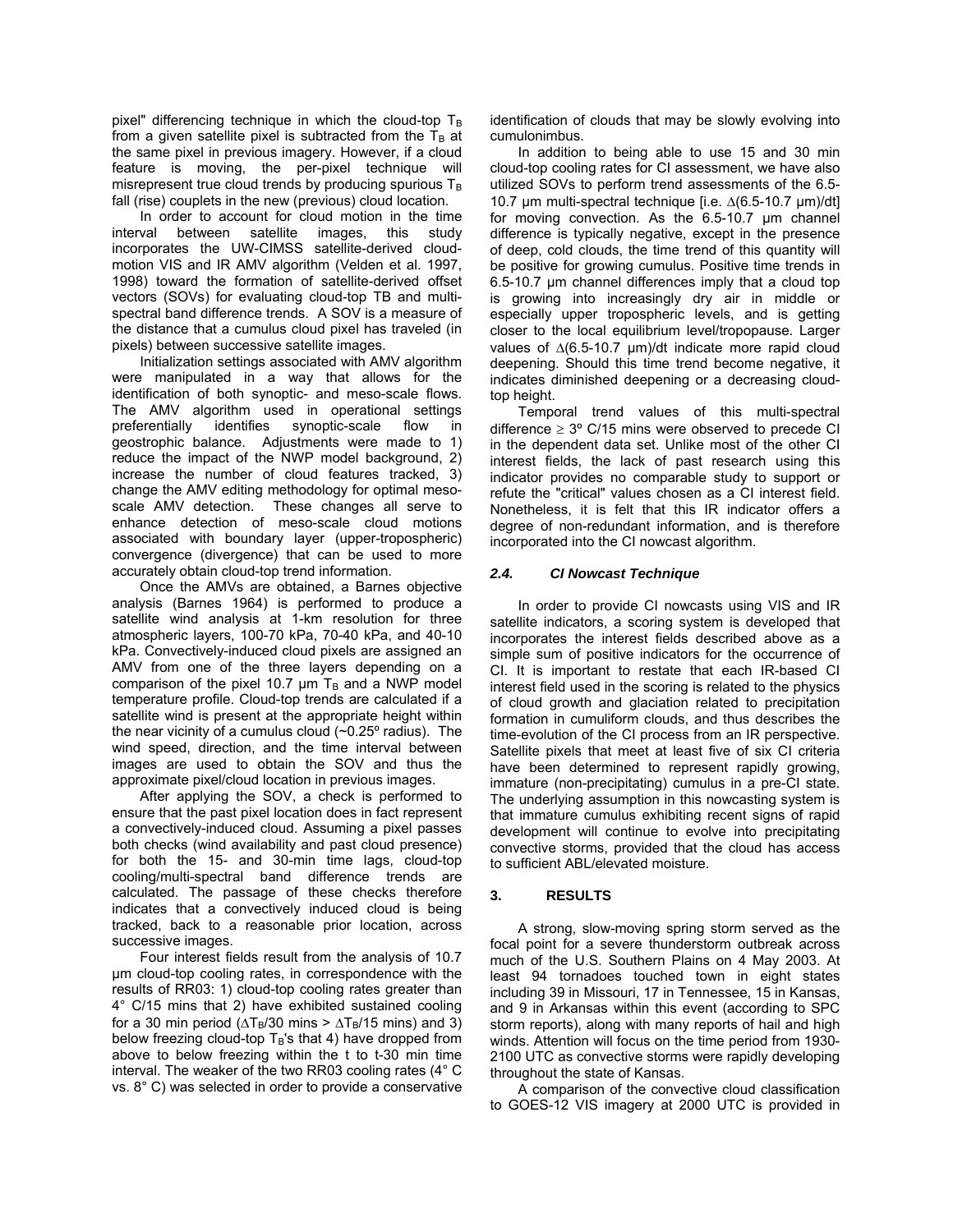Figure 1. This algorithm performs quite well in identifying various types of convectively-induced clouds. A comparison of the classification image to WSR-88D composite reflectivity imagery, shown in Figure 2, illustrates that that the mature cumulus and thick anvil ice clouds correspond with precipitation echoes, whereas the low- to mid-level cumulus do not.



*Figure 1: (top) 1 km resolution GOES-12 visible imagery at 2000 UTC on 4 May 2003. (bottom) The convective cloud classification, where blue is small low-level cumulus and thin water cloud, cyan is mid-level cumulus, red is mature cumulus, magenta is thick anvil ice cloud, and pink is thin anvil ice cloud.* 

An example of the 6.5–10.7 µm difference technique is shown in Figure 3. Difference values greater than –10º C are found to correspond well with mature cumulus and both categories of anvil ice clouds. As previously stated, clouds with tops near the tropopause need not be monitored for future CI. Clouds with moderately negative values, -35 to -10° C, correspond well with low- to mid-level cumulus that have either not begun to precipitate or have reflectivities below the 30 dBZ CI threshold.

Figure 4 shows the AMVs derived using three 15 min resolution images from 1930-2000 UTC. The aforementioned adjustments to the AMV identification software resulted in an approximately 2000% increase (3516 vs 152 vectors) in the number of AMVs found within this image sequence over operational AMV identification techniques. AMVs within the 100-70 kPa layer (1178 vectors) are used for tracking of immature, non-precipitating cumulus, whereas AMVs within the 70- 40 kPa (1283 vectors) and 40-10 kPa (1055 vectors) layers are used for tracking of newly developing and mature cumulus/cirrus, respectively.



*Figure 2: WSR-88D composite reflectivity mosaics at: (a) 2000 UTC, (b) 2030 UTC, and (c) 2100 UTC on 4 May 2003 illustrating the evolution of the thunderstorms across Kansas [courtesy of National Center for Atmospheric Research, Research Applications Program (NCAR-RAP)].*



*Figure 3: The 6.5-10.7 µm spectral band differencing technique at 2000 UTC on 4 May 2003.*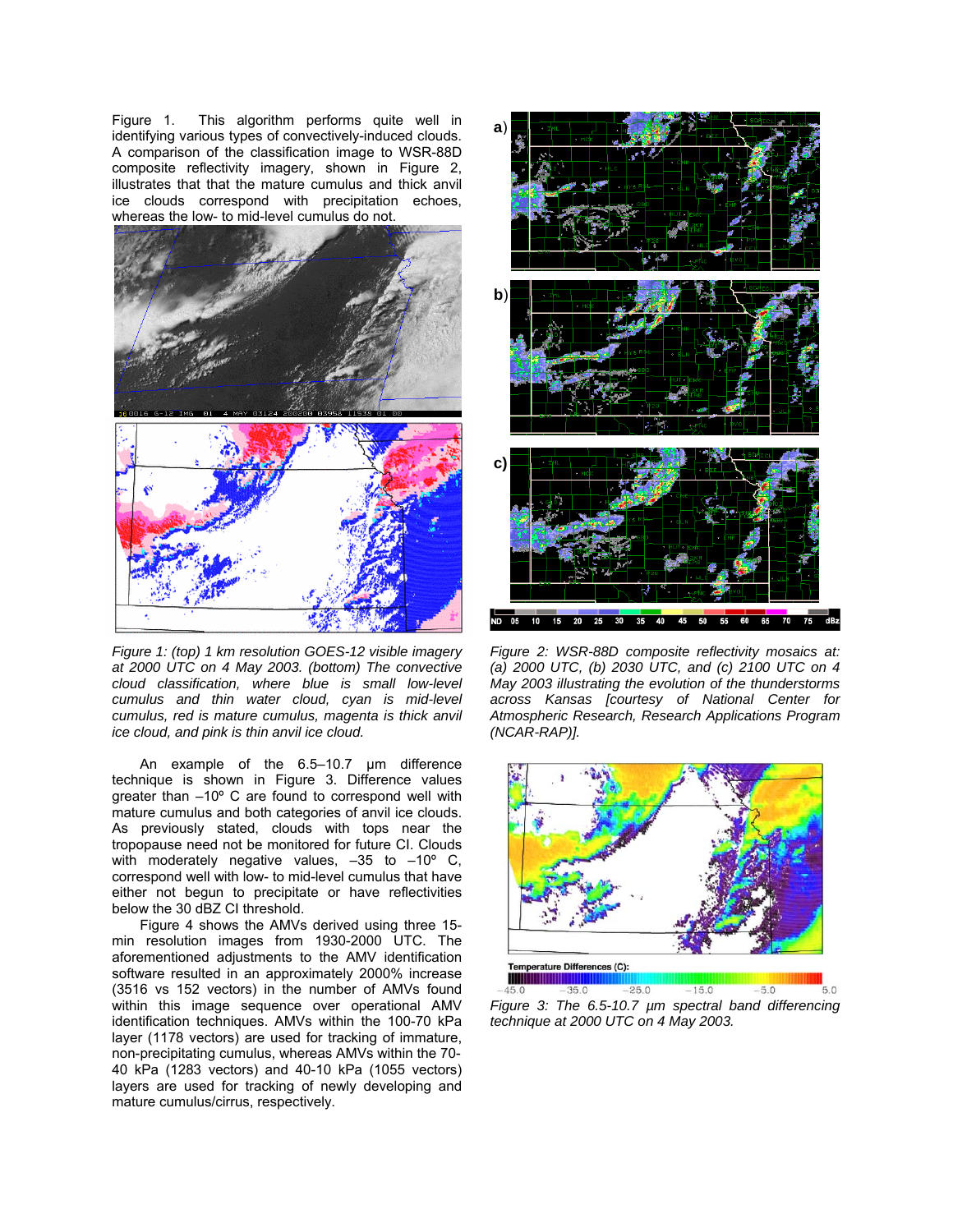A comparison between the mesoscale AMV field and regional radiosonde observations (not shown) indicates that the vast majority of the mesoscale AMV possess reasonable speed and direction within all three atmospheric layers, given the caveats that the radiosonde observations were collected four hours later than the AMVs and that weather balloons are moving measurement platforms that propagate with the atmospheric flow (eastward in this case) during ascent.



*Figure 4 (a) The satellite-derived AMV field (in knots) within the 40-10 kPa layer. Only 20% of the winds are shown for clarity. (b) Same as (a) but for the 70-40 kPa layer. (c) Same as (a) and (b), but for the 100-70 kPa layer.* 

 $30$ -min 10.7  $\mu$ m cooling estimates with and without the use of meso-scale AMVs are shown in Figure 5c-d. A comparison of Fig. 5c and 5a reveals that accurate cooling estimates can be achieved using the aforementioned cloud-top trend assessment technique. Comparison between Fig 5c and 5d yields differences in both location and magnitude of cooling maxima, especially in the south-west and north-east portions of this domain. Fig. 5d indicates that many convective clouds in southwest Kansas exhibit cooling rates greater than 40º C. An examination of Fig. 5a reveals that these rates are much greater than those that actually occurred, with the disparity caused by the movement of convective cloud features within the 30-min period between these two images. The results without using meso-scale AMVs will only represent the true cooling rates important for CI nowcasting (located near the primary updraft) when convective storms are stationary, which is not the case for most clouds in this domain.

A nowcast of future CI can be produced by combining the six CI interest fields summarized in Figure 6. Pixels that meet at least five of the six CI interest field criteria have been highlighted in red in Figure 6, and provide a forecast of CI over the following 30-45 mins. A red pixel represents a vertically developing, newly glaciated cumulus with a cloud-top  $T_B$ within the 0 to  $-20^{\circ}$  C range (from the results of RR03). A comparison of the red pixels to future radar imagery at 2030 and 2100 UTC demonstrates the skill of the algorithm, as seen through a comparison of Figs. 2 and 7.

The CI nowcast product identifies future development of the primary convective line in eastern Kansas. Pixels identified in western Missouri also evolved into precipitating convective storms. The nowcast identifies future CI in north-central Kansas, as well as weaker convective growth in southeast Kansas. For this particular case, the nowcast has demonstrated predictive skill in identifying future CI associated with moving convective storms at 30-45 min lead times. Accuracies of approximately 70% are obtained when qualitative pixel-by-pixel comparisons are made between the CI nowcast pixels and radar echoes  $\geq 30$ dBZ in subsequent imagery. *It must be noted that the premise of the assessment in Fig. 7 is the assumption that linear trends in cumulus development will continue in the future. Hence, this algorithm identifies locations where the mesoscale convergent forcing is supporting organized updrafts of sufficient scale to produce precipitation, and the upscale growth of cumulus clouds.*

#### **4. FUTURE WORK**

Future efforts will focus on developing a quantitative validation methodology for the CI nowcast product in preparation for this algorithm's introduction into operational use. Also, a statistical analysis of collocated satellite and radar data will be performed to identify the relative contribution of each CI interest field toward an accurate CI nowcast. An examination of the potential contribution of ancillary datasets toward CI nowcasting such as GOES Sounder derived atmospheric stability parameters, NWP model fields, and lightning flash density will also be performed.

### **5. ACKNOWLEDGEMENTS**

This work is supported under NASA grants NAG5- 12536 and 4400071484.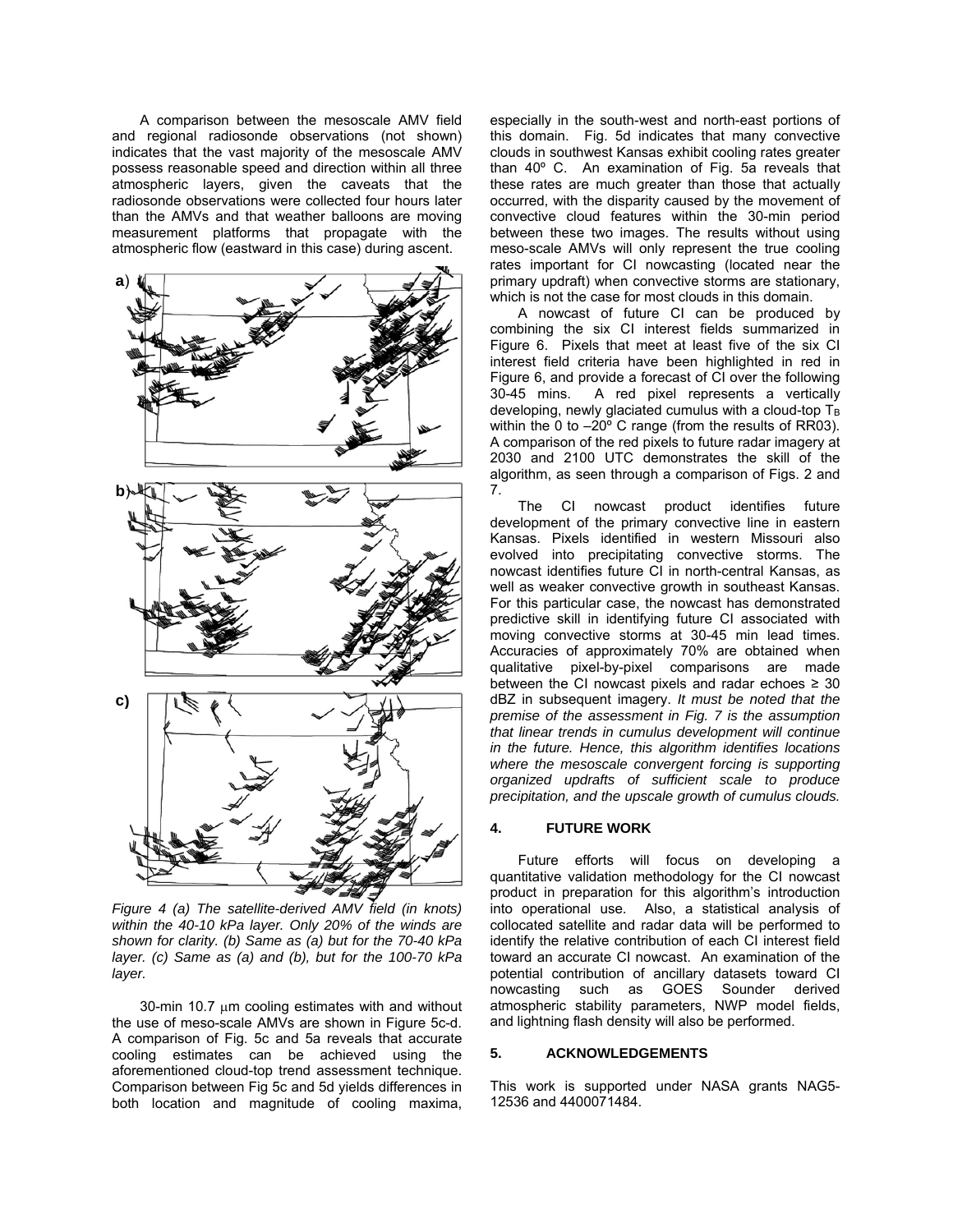

*Figure 5: GOES-12 color-enhanced 10.7 mm imagery at: (a) 1930 UTC and (b) 2000 UTC for the 4 May 2003 case. Developing convection is outlined by ovals and the 30 min cooling rates (determined by a human expert) are listed for each distinct growing cumulus cluster in (a). 10.7*  $\mu$ *m cooling rates (c) with and (d) without using meso-scale AMVs (i.e. assuming no cloud motion). Shown are time differences less than -4ºC.* 

| <b>CI</b> Interest Field                                        | Critical Value                                                                                       |
|-----------------------------------------------------------------|------------------------------------------------------------------------------------------------------|
| 10.7 $\mu$ m T <sub>n</sub> (1 score)                           | $< 0$ °C                                                                                             |
| 10.7 $\mu$ m T <sub>n</sub> Time Trend (2 score)                | $\leq$ -4 $\degree$ C/15 mins<br>$\Delta T$ <sub>x</sub> /30 mins < $\Delta T$ <sub>x</sub> /15 mins |
| Timing of 10.7 $\mu$ m T <sub>n</sub> drop below 0° C (1 score) | Within prior 30 mins                                                                                 |
| 6.5 (or 6.7) - 10.7 µm difference (1 score)                     | $-35^{\circ}$ C to $-10^{\circ}$ C                                                                   |
| 6.5 (or 6.7) - 10.7 um Time Trend (1 score)                     | $>$ 3 $\degree$ C/15 mins                                                                            |

*Figure 6: A summary of the per-pixel criteria used in the CI nowcast algorithm for GOES-12 satellite data.* 



*Figure 7: The CI nowcast product valid at 2000 UTC on 4 May 2003. Pixels highlighted in red have met at least five of the six CI criteria (from Fig. 6) and need to be monitored for future CI over the following hour.*